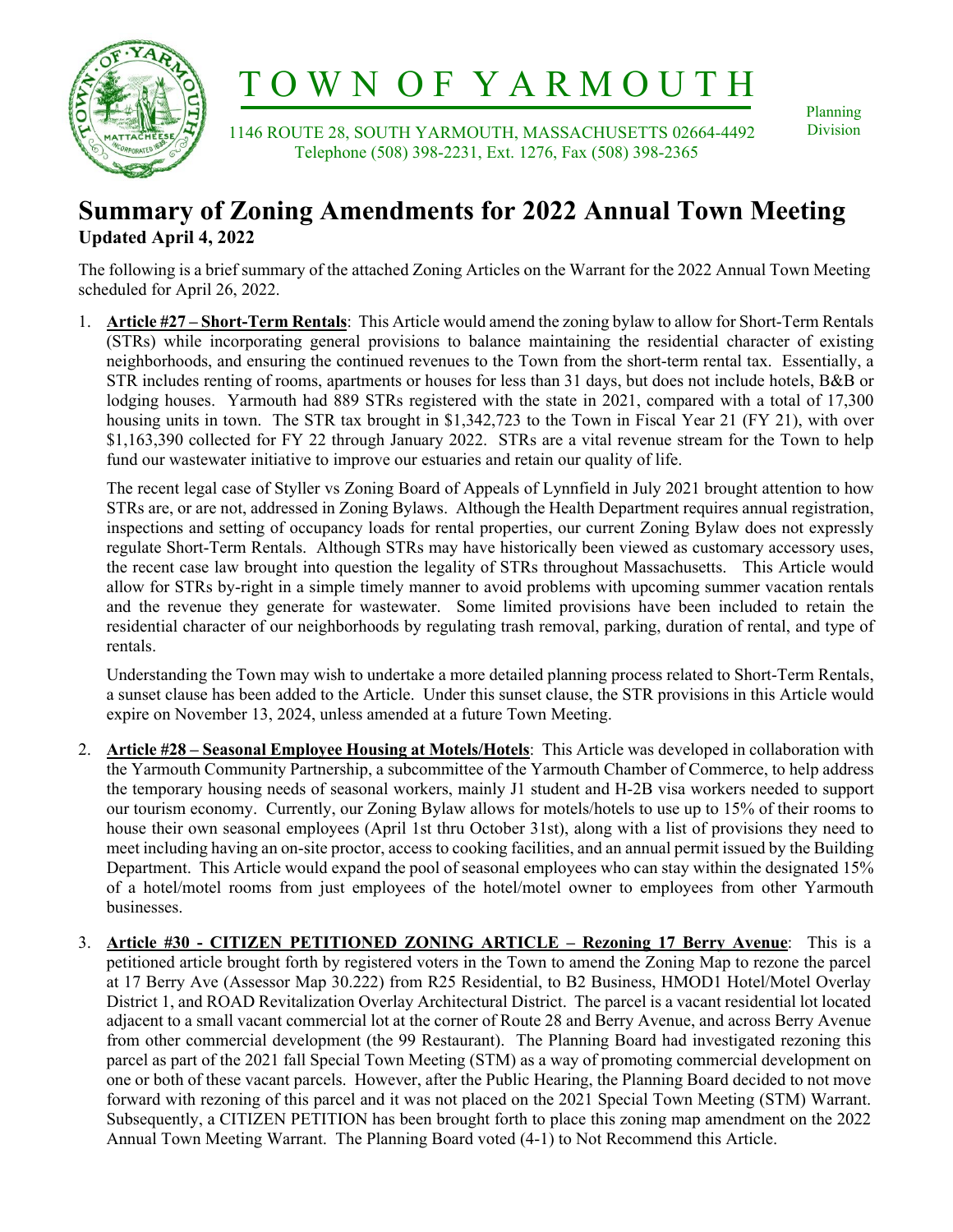**ARTICLE #27 Zoning – Short-Term Rentals:** To see if the Town will vote to amend various sections of the Zoning Bylaw to modify certain provisions related to Short-Term Rentals, with new language shown in bold italics, as follows, or take any other action relative thereto:

1. Amend Section 202.5 – Use Regulation Table, by adding a new row entitled "*A13 Short-Term Rentals54*", as shown:

| 202.5 Use<br>Regulation<br>Table         | Res. | RS-40 | $B1^{21}$ | $B2^2$ | $B3^{21}$      | RMDOD <sup>44</sup> | MU  | <b>APD</b> | AED            |     |    | MOD HMOD1 HMOD2 | VC1 | VC <sub>2</sub> | VC3 | VC <sub>4</sub> |
|------------------------------------------|------|-------|-----------|--------|----------------|---------------------|-----|------------|----------------|-----|----|-----------------|-----|-----------------|-----|-----------------|
| A. RESIDENTIAL                           |      |       |           |        |                |                     |     |            |                |     |    |                 |     |                 |     |                 |
| A13 Short-<br>Term Rentals <sup>54</sup> | ves  | ves   | ves       | yes    | n <sub>0</sub> | n <sub>0</sub>      | ves | ves        | n <sub>0</sub> | ves | no | n <sub>0</sub>  | no  | no              | no  | no              |

2. Amend Section 202.5 – Use Regulation Table - Footnotes, by adding the following new Footnote 54 as shown:

#### *54. Short-Term Rentals may be allowed by-right if they meet the criteria outlined in Section 418.*

3. Amend the Zoning Bylaw by adding the following new Section 418 as shown:

#### *418 SHORT-TERM RENTALS*

#### *418.1 Purpose: To provide for the orderly operation of short-term rentals for residential properties that balance private, neighborhood and public interests, and will:*

- *1. Protect and maintain the residential character of existing neighborhoods.*
- *2. Protect public health and safety.*
- *3. Enable residents to better afford to live here, maintain their properties and contribute to the community.*
- *4. Ensure the continued revenues to the Town from the short-term rental excise tax.*

#### *418.2 Definitions:*

*SHORT-TERM RENTALS (STR) - defined as owner-occupied, tenant-occupied or non-owner occupied property including, but not limited to, an apartment, house, cottage, condominium or a furnished accommodation that is not a hotel, motel, boarding or lodging house, or guesthouse, inn or bed and breakfast establishment, where at least one room or unit is rented to an occupant or occupants for 1-31 consecutive days at a time; and all accommodations are reserved in advance. All STRs shall be transient in nature and not rented to the same occupant month to month.* 

- *418.3 Ineligible Units: The following are not eligible to be rented as STRs.* 
	- *1. Dwellings designated as income restricted or are subject to affordability covenants.*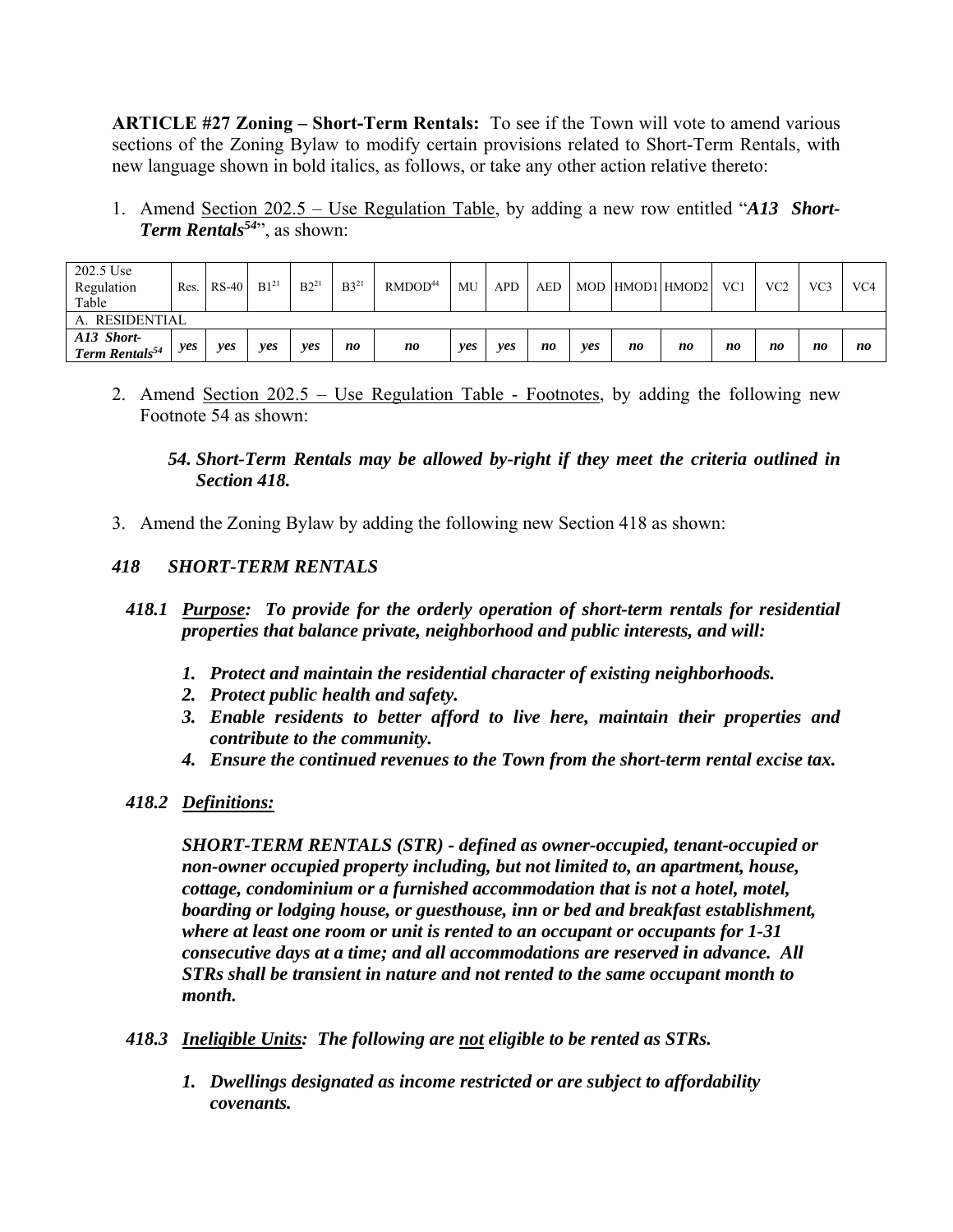- *2. Family-related or affordable accessory apartments.*
- *3. Dwellings subject to any outstanding building, sanitary, zoning or fire code violations.*

# *418.4 Registration & Inspections:*

- *1. All short-term rentals shall be registered annually through the Yarmouth Health Department in accordance with General Bylaw Chapter 108 – Occupancy of Buildings, and shall adhere to all their health and safety requirements, including occupancy limitations based on inspections.*
- *2. Rental certificates shall be displayed on the property in a prominent location and shall include 24-hour local contact information.*
- *3. The Town reserves the right to post rental locations and contact information on the Town Website per MGL Ch. 64G, Section 14.*

## *418.5 General Provisions:*

- *1. Trash Removal: All household trash shall be removed from the premises immediately after occupancy is concluded, and at a minimum once per week.*
- *2. Parking: Adequate on-site parking shall be provided, with a minimum of one space/bedroom. There shall be no parking on lawns, no overnight street parking, and no street parking that impedes traffic or traffic safety at any time.*
- *3. Duration: Renting for less than two (2) consecutive nights is prohibited.*
- *4. Type of Rentals:* 
	- *a. STRs are for Residential uses only. No large scale events including but not limited to weddings, corporate events, class/family reunions, and photo shoots.*
	- *b. No events that include tents or amplified music.*
	- *c. Shall not adversely affect the residential character of the neighborhood nor interfere with any reasonable person's enjoyment of their residence.*
- *5. Pets: Adherence to any and all state and local regulations regarding pets.*
- *6. Use of RVs, campers or sleeping tents is prohibited.*
- *7. Short Term Rentals shall meet all local and state regulations, including but not limited to building and fire codes, health codes, water supply and wastewater disposal.*
- *418.6 Sunset Clause: Section 418 allowing Short Term Rentals, along with corresponding provisions of A13 of Section 202.5 – Use Regulation Table, shall expire, and its terms shall no longer remain in effect as of 11:59 PM, November 13, 2024. During this time period, the Town will undertake a more detailed planning process related to Short-Term Rentals. Any STR use that complies with the terms of this bylaw shall be permitted to continue up to and including the sunset of this bylaw, at which time it shall lapse.*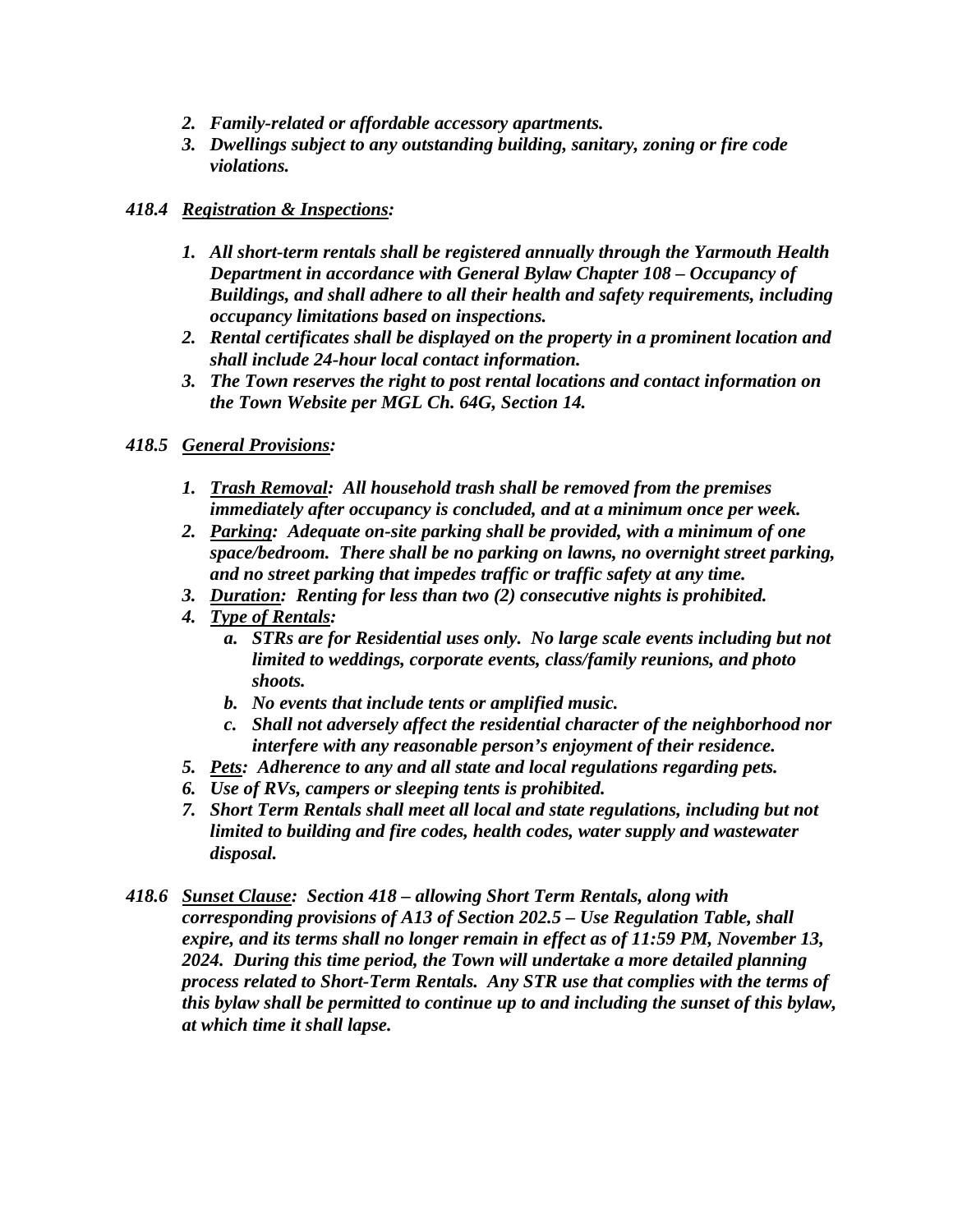#### **Explanation**:

This Article would amend the zoning bylaw to allow for short-term rentals (STRs) while incorporating general provisions to balance maintaining the residential character of existing neighborhoods, and ensuring the continued revenues to the Town from the short-term rental tax. The STR tax brought in \$1,342,723 to the Town in Fiscal Year 21 (FY 21), with over \$1,163,390 collected for FY 22 through January 2022. STRs are a vital revenue stream for the Town to help fund our wastewater initiative to improve our estuaries and retain our quality of life.

The recent legal case of Styller vs Zoning Board of Appeals of Lynnfield in July 2021 brought attention to how STRs are, or are not, addressed in Zoning Bylaws. Although the Health Department requires annual registration, inspections and setting of occupancy loads for rental properties, our current Zoning Bylaw does not expressly regulate short term rentals. Although STRs may have historically been viewed as customary accessory uses, the recent case law brought into question the legality of STRs throughout Massachusetts. This Article would allow for STRs by-right in a simple timely manner to avoid problems with upcoming summer vacation rentals and the revenue they generate for wastewater. Some limited provisions have been included to retain the residential character of our neighborhoods by regulating trash removal, parking, duration of rental, and type of rentals.

Understanding the Town may wish to undertake a more detailed planning process related to Short-Term Rentals, a sunset clause has been added to the Article. Under this sunset clause, the STR provisions in this Article would expire on November 13, 2024, unless amended at a future Town Meeting.

Board of Selectmen Recommends (4-0-1) (Yarmouth Planning Board) Planning Board Recommends (5-0)

#### **2/3 Vote Required**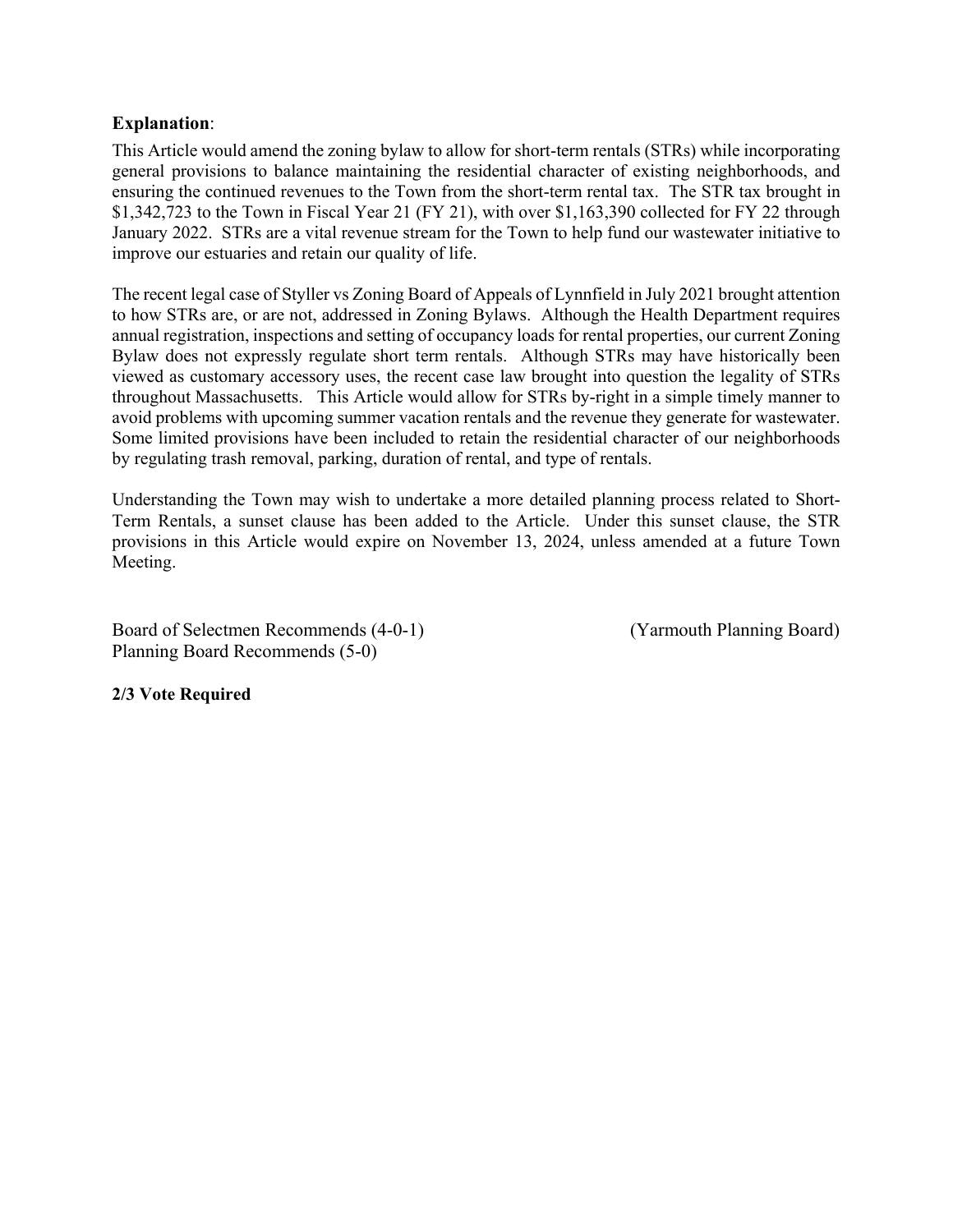**ARTICLE #28 Zoning – Seasonal Employee Housing at Motels/Hotels:** To see if the Town will vote to amend various sections of the Zoning Bylaw to modify certain provisions related to Seasonal Employee Housing at Motels/Hotels, with new language shown in bold italics, as follows, or take any other action relative thereto:

- 1. Amend the Section 404.5.1 Purpose, by deleting the text "*at motels/hotels*" at the end of the sentence and adding new text as shown:
	- 404.5.1 Purpose: The purpose of this bylaw is to provide standards to ensure safe and adequate housing *at motels/hotels* for temporary seasonal employees *of Yarmouth businesses*.
- 2. Amend the Section 404.5.3 Operational Standards for Seasonal Employee Housing at Motels/Hotels, by adding the following new Paragraph 1 as shown, and renumbering the remaining paragraphs:
	- *1. A Seasonal Employee is considered to be an employee that is employed in Yarmouth for no more than seven (7) months between April 1st and October 31st annually.*
- 3. Amend the Section 404.5.3 Operational Standards for Seasonal Employee Housing at Motels/Hotels, by adding new text as shown to renumbered Paragraph 3:
	- *3*. Seasonal employees shall be housed in motel/hotel rooms only. Seasonal employees may not be housed in camp sites, tents, RVs, mobile homes or campers located on the motel/hotel property *or timeshare units*.
- 4. Amend the Section 404.5.3 Operational Standards for Seasonal Employee Housing at Motels/Hotels, by deleting renumbered Paragraph 4 in its entirety and replacing with new text as shown:
	- *4. Seasonal employee housing shall meet all local and state regulations, including but not limited to building and fire codes, health codes, water supply and wastewater disposal.*
- 5. Amend the Section 404.5.3 Operational Standards for Seasonal Employee Housing at Motels/Hotels, by deleting the text "*employer*" in the first sentence of renumbered Paragraph 7 and adding new text as shown:
	- *7.* The *property owner or manager* shall designate an on-site proctor for each property utilized as employee housing. The on-site proctor shall ensure that all seasonal employees are apprised of the rules and code of behavior prior to occupancy. The name and contact information for the on-site proctor shall be submitted to the Yarmouth Police Department *and Building Commissioner*.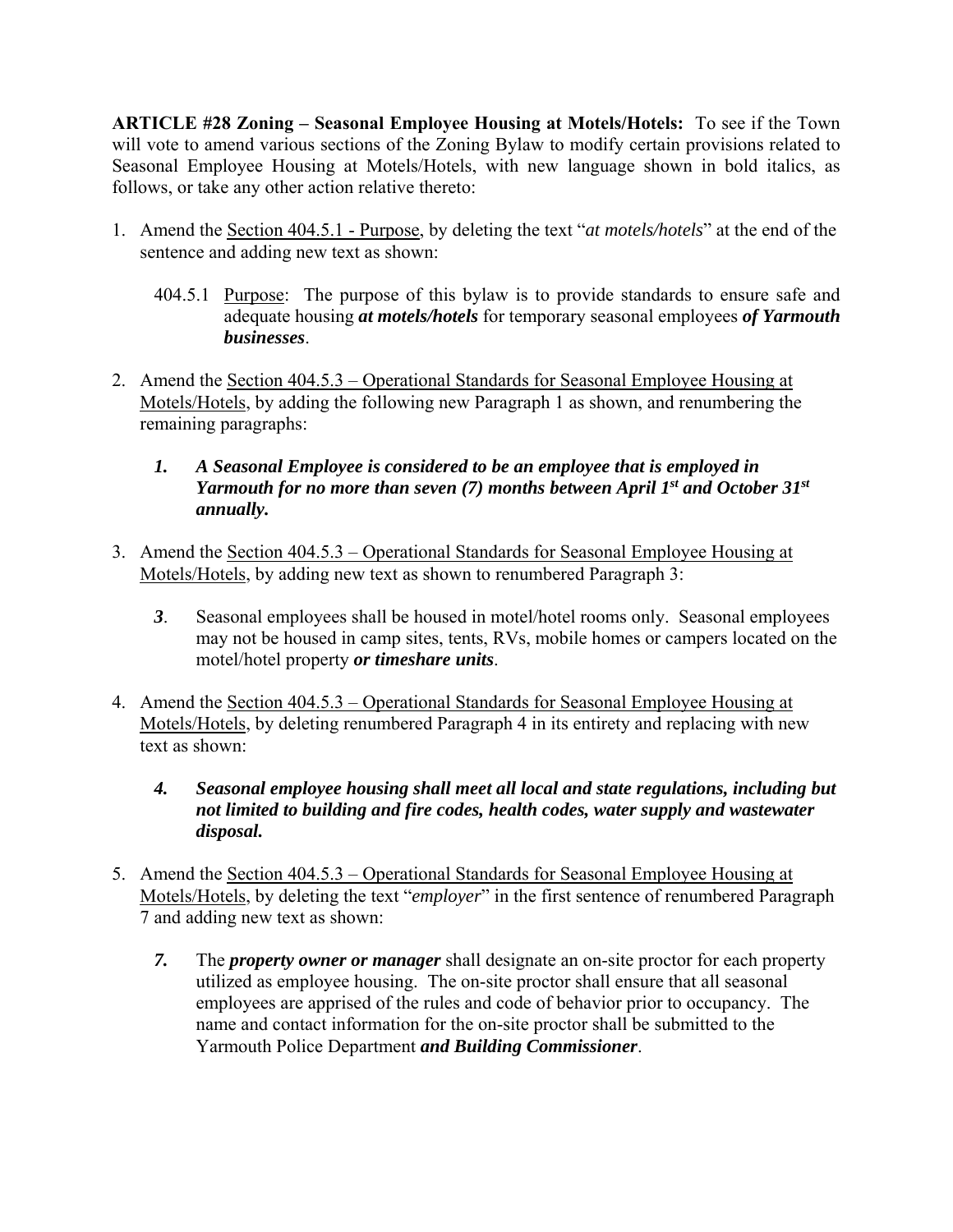- 6. Amend the Section 404.5.3 Operational Standards for Seasonal Employee Housing at Motels/Hotels, by adding new text as shown to renumbered Paragraph 9:
	- *9.* No more than 15% of any hotel or motel rooms at a single parcel may be used for employee housing *(fractions shall be rounded to the nearest whole number)*. Each room used for employee housing shall be identified on a locus map of the site and submitted to the Building Commissioner, Board of Health and Yarmouth Police Department.
- 7. Amend the Section 404.5.3 Operational Standards for Seasonal Employee Housing at Motels/Hotels, by deleting the text ", *and*" in the first sentence of renumbered Paragraph 11 and adding new text as shown:
	- *11.* The property owner *or manager* shall keep records of all employees utilizing employee housing, including name, permanent address, length of stay*, and place(s) of employment with contact information*. All documentation to be provided upon request.
- 8. Amend Section 500 Definitions, by deleting the definition for SEASONAL EMPLOYEE HOUSING at Motels/Hotels in its entirety and replacing with new text as shown:

*SEASONAL EMPLOYEE HOUSING at Motels/Hotels – A currently licensed motel or hotel property, a portion of which is utilized to provide temporary seasonal housing for employees or staff, 18 years or older, who are seasonally employed by a business located within the borders of Yarmouth for more than 24 hours per week. All Seasonal Employee Housing at Motels/Hotels shall be conducted in accordance with the definitions, requirements and provisions of Section 404.5 – Seasonal Employee Housing at Motels/Hotels.* 

## **Explanation**:

This Article was developed in collaboration with the Yarmouth Community Partnership, a subcommittee of the Yarmouth Chamber of Commerce, to help address the temporary housing needs of seasonal workers, mainly J1student and H-2B visa workers needed to support our tourism economy. Currently, our Zoning Bylaw allows for motels/hotels to use up to 15% of their rooms to house their own seasonal employees (April  $1<sup>st</sup>$  thru October 31 $<sup>st</sup>$ ), along with a list</sup> of provisions they need to meet including having an on-site proctor, access to cooking facilities, and an annual permit issued by the Building Department. This Article would expand the pool of seasonal employees who can stay within the designated 15% of a hotel/motel rooms from just employees of the hotel/motel owner to employees from other Yarmouth businesses.

Board of Selectmen Recommends (5-0) (Yarmouth Planning Board) Planning Board Recommends (4-0-1)

#### **2/3 Vote Required**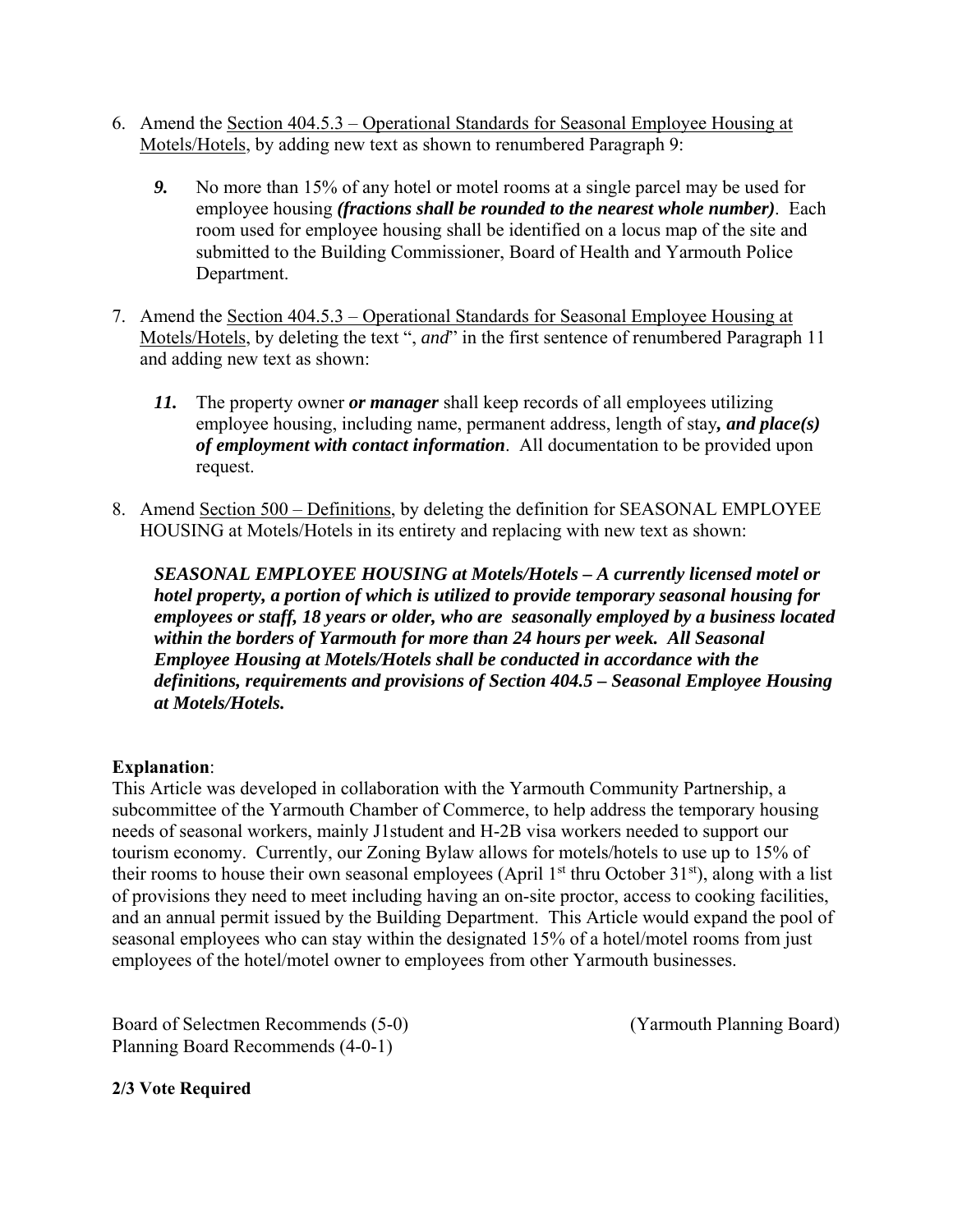# **POTENTIAL EDITS RELATED TO SEASONAL EMPLOYEES AT MOTELS/HOTELS**

# **404.5 Seasonal Employee Housing at Motels/Hotels**

- 404.5.1 Purpose: The purpose of this bylaw is to provide standards to ensure safe and adequate housing at motels/hotels for temporary seasonal employees of Yarmouth businesses at motels/hotels.
- 404.5.2 Applicability: The Building Commissioner may approve, through annual application and permit, Seasonal Employee Housing units at currently licensed motels/hotels in accordance with the provisions outlined herein. If an Applicant cannot meet all the provisions outlined herein as determined by the Building Commissioner, a Special Permit from the Zoning Board of Appeals is required.
- 404.5.3 Operational Standards for Seasonal Employee Housing at Motel/Hotels: Accommodations for Seasonal Employee Housing at Motels/Hotels shall have the following features:
	- 1. A Seasonal Employee is considered to be an employee that is employed in Yarmouth for no more than seven (7) months between April 1<sup>st</sup> and October 31<sup>st</sup> annually.
	- 4.2. Seasonal employee housing shall be for no more than seven months between April 1st and October 31st annually.
	- 2.3. Seasonal employees shall be housed in motel/hotel rooms only. Seasonal employees may not be housed in camp sites, tents, RVs, mobile homes or campers located on the motel/hotel property or timeshare units.
	- 3.4. Seasonal employee housing shall meet all local and state regulations, including but not limited to building and fire codes, health codesthe Board of Health and State of Massachusetts regulations regarding building and fire codes, health codes, water supply and wastewater disposal.
	- 4.5. Maximum occupancy rate of each unit to be determined per the Health Codes.
	- 5.6. Seasonal Employee housing shall be used solely by employees and shall not include family members of employees, or other non-employees.
	- 6.7. The employerproperty owner or manager shall designate an on-site proctor for each property utilized as employee housing. The on-site proctor shall ensure that all seasonal employees are apprised of the rules and code of behavior prior to occupancy. The name and contact information for the on-site proctor shall be submitted to the Yarmouth Police Department and Building Commissioner.
	- $7.8$ . All employees shall have access to cooking facilities, which shall include at a minimum a microwave, sink, cooktop and refrigerator /freezer.
	- 8.9. No more than 15% of any hotel or motel rooms at a single parcel may be used for employee housing (fractions shall be rounded to the nearest whole number). Each room used for employee housing shall be identified on a locus map of the site and submitted to the Building Commissioner, Board of Health and Yarmouth Police Department.
	- 9.10. All employees must be able to demonstrate that they maintain a principal place of residence elsewhere.

\_\_\_\_\_\_\_\_\_\_\_\_\_\_\_\_\_\_\_\_\_\_\_\_\_\_\_\_\_\_\_\_\_\_\_\_\_\_\_\_\_\_\_\_\_\_\_\_\_\_\_\_\_\_\_\_\_\_\_\_\_\_\_\_\_\_\_\_\_\_

 $10.11$ . The property owner or manager shall keep records of all employees utilizing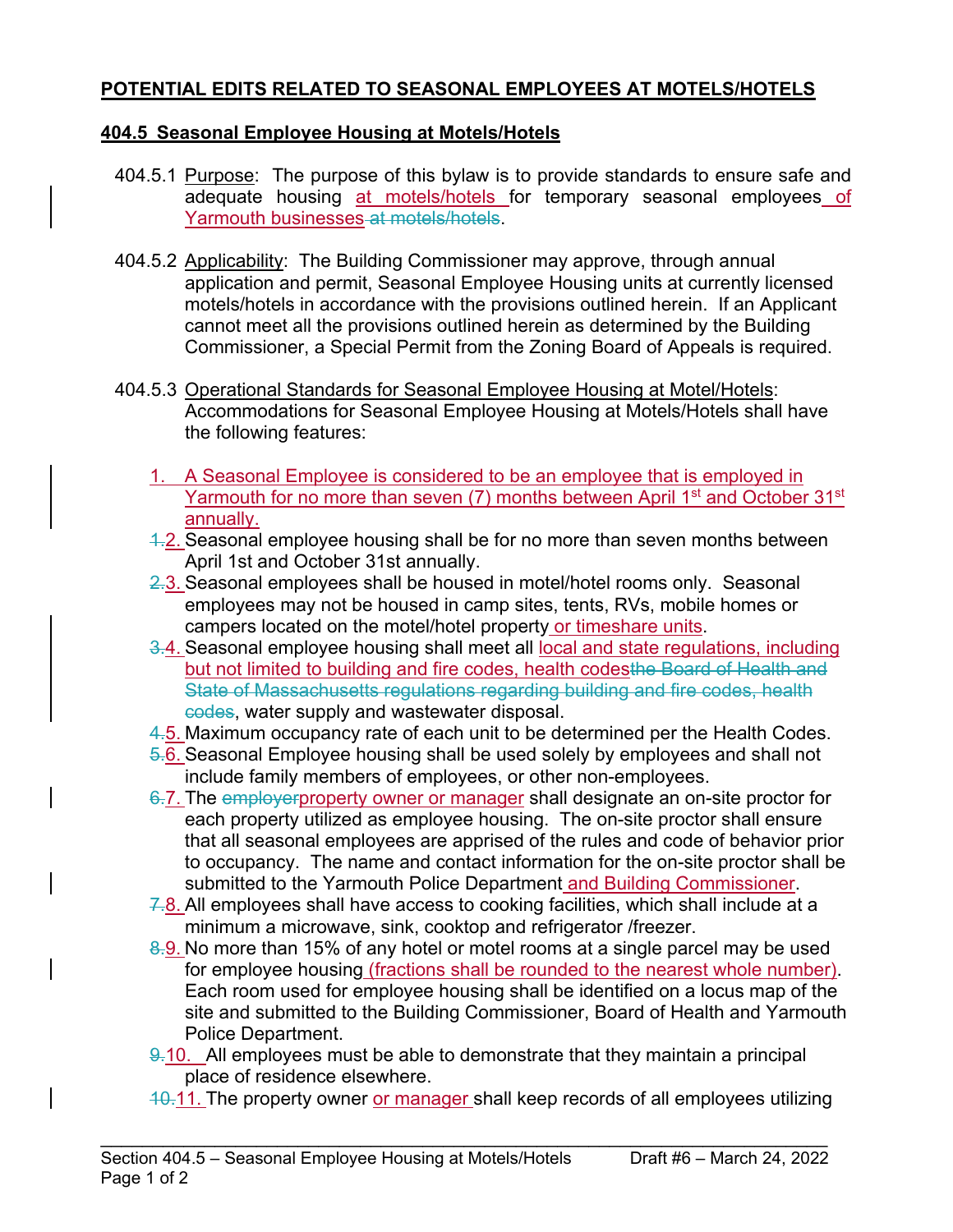employee housing, including name, permanent address, and length of stay, and place(s) of employment with contact information. All documentation to be provided upon request.

11.12. The permit issued by the Building Commissioner shall be valid for one year only.

# DEFINITIONS:

SEASONAL EMPLOYEE HOUSING at Motels/Hotels – A currently licensed motel or hotel property-owned by an employer, a portion of which is utilized to provide temporary seasonal housing for his or her employees or staff, 18 years or older, who are principally seasonally- employed by a business located within the borders of Yarmouth for more than 24 hours per week. All Seasonal Employee Housing at Motels/Hotels shall be conducted in accordance with the definitions, requirements and provisions of Section 404.5 – Seasonal Employee Housing at Motels/Hotels.or employees or staff of tenants of the property owner. The employer shall designate an on-site proctor for each property so utilized. Seasonal employee housing shall be for no more than seven months between April 1<sup>st</sup> and October 31<sup>st</sup> annually.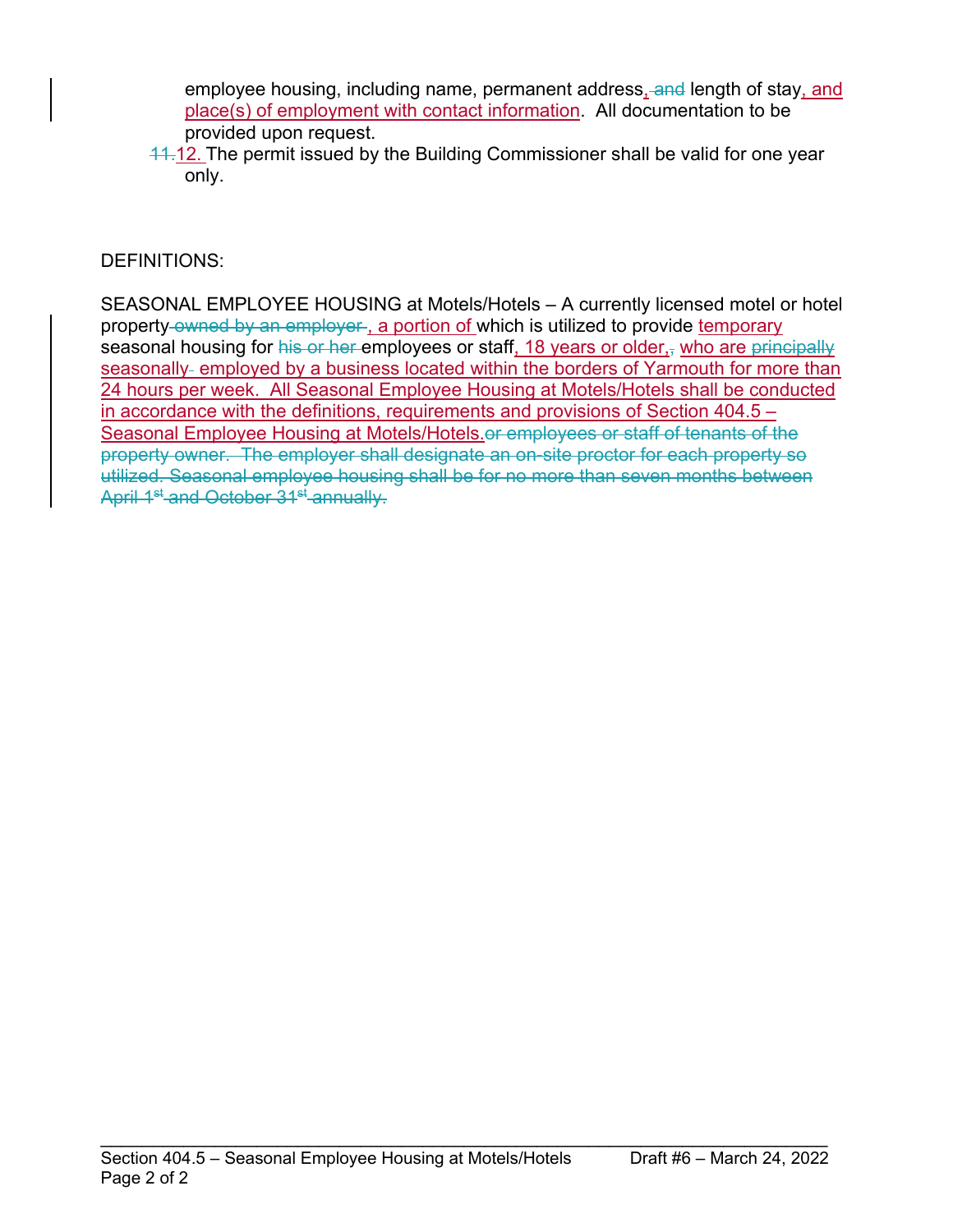# **ARTICLE #30: By CITIZEN PETITION Zoning Map Amendment for 17 Berry Avenue:**

To see if the Town will vote to amend the Zoning Map for a certain parcel as follows, or take any other action relative thereto:

1. Amend the Zoning Map, by rezoning the following parcel from R25 Residential, to B2 Business, HMOD1 Hotel/Motel Overlay District 1, and ROAD Revitalization Overlay Architectural District: Map 30, Parcel 222

#### **2/3 Vote Required**

# **Submitted by Petition**

Board of Selectmen Does Not Recommend (5-0) Planning Board Does Not Recommend (4-1) (Petitioner)